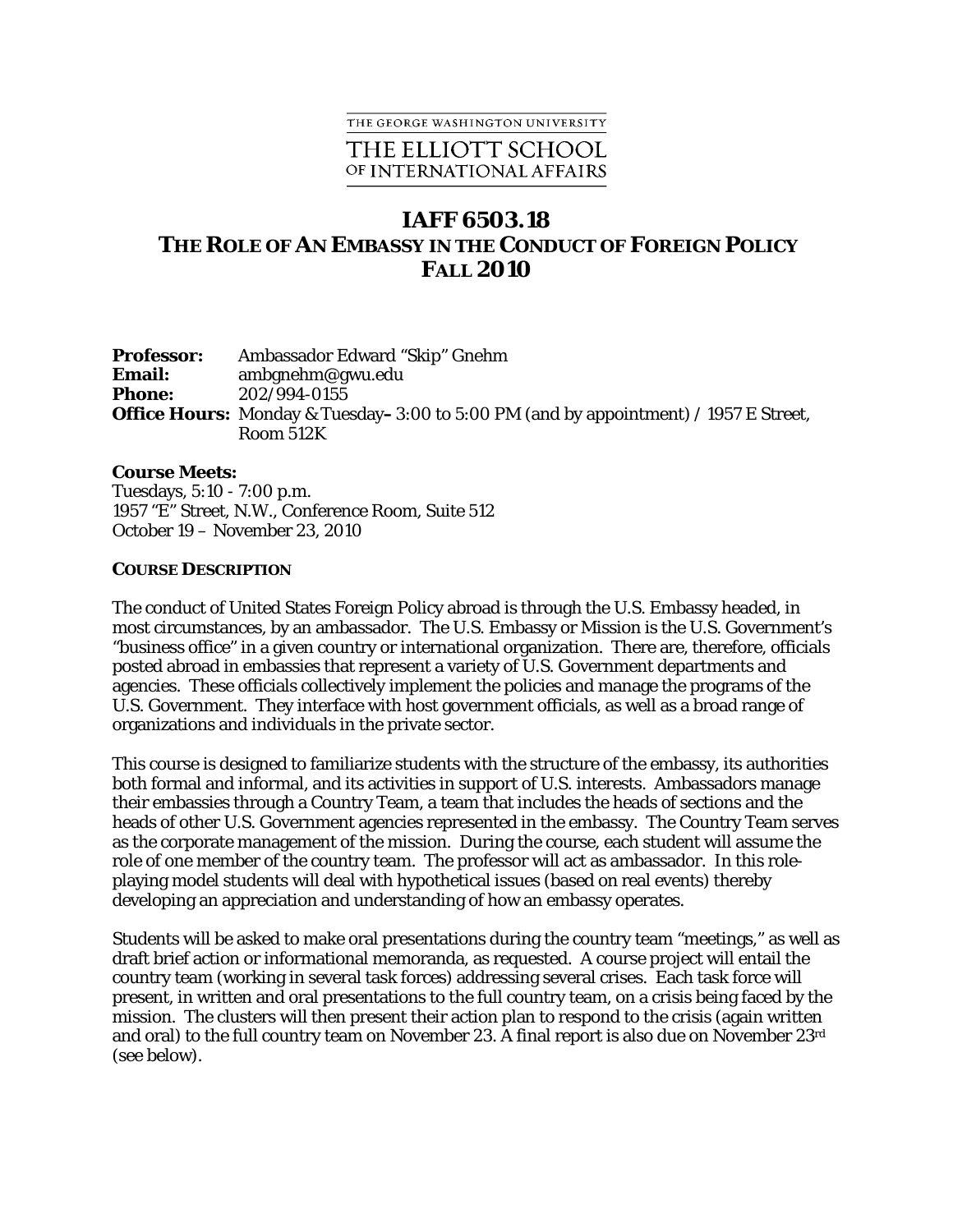### **COURSE REQUIREMENTS**

#### **Class Participation**

Students are expected to complete reading assignments on time and to participate in class discussions, which will be conducted through discussion and role playing. Given that this class has only five sessions and you are playing a role in the class, it is important that you attend all sessions.

## **Current Events**

Students will be asked to follow closely developments in the country serving as a basis for the role playing.

#### **Course Project**

A course project will entail the country team (working in several task forces) addressing several crises. On November 9, each task force will present an oral presentation to the full country team of how they view the crisis from the perspective of their task force. The clusters will then present their final action plan to respond to the crisis (both written and oral) to the full country team on November 23.

## **Final Paper**

Students shall write a four page paper describing the role and responsibilities of their position on the country team. Paper will be due no later than class on November 24.

#### **COURSE GRADING**

| Class participation   | 50% |
|-----------------------|-----|
| <b>Course Project</b> | 25% |
| <b>Final Paper</b>    | 25% |

#### **COURSE SCHEDULE**

| <b>Tues, October 19</b>  | <b>First Day of Class</b>                             |
|--------------------------|-------------------------------------------------------|
| <b>Tues, October 26</b>  | <b>No Class</b>                                       |
| <b>Tues, November 2</b>  | <b>First Country Team Meeting</b>                     |
| <b>Tues, November 9</b>  | <b>Second Country Team Meeting</b>                    |
| <b>Tues, November 16</b> | Third Country Team Meeting: Crisis Presentation       |
| <b>Tues, November 23</b> | Fourth Country Team Meeting: Action Plan Presentation |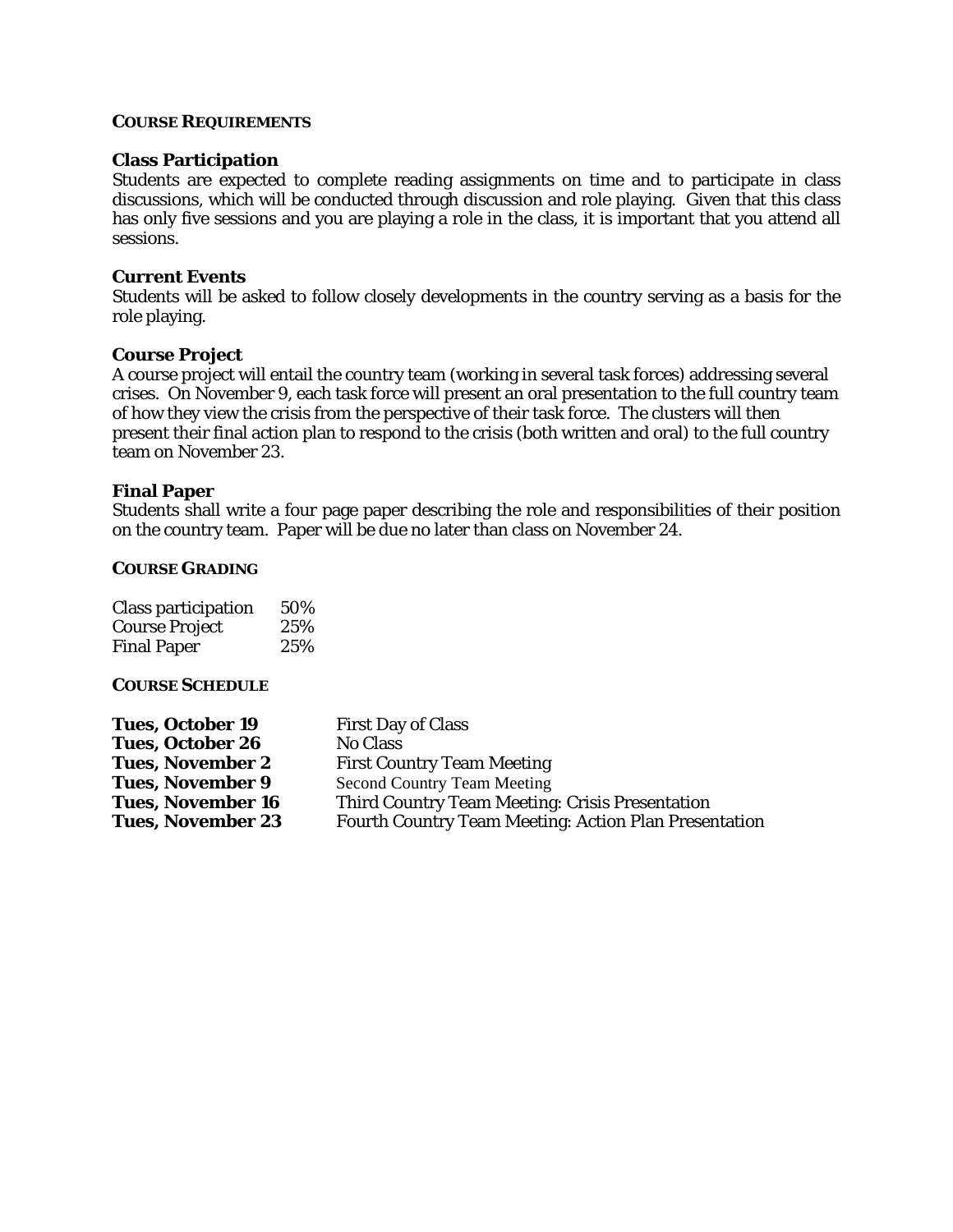#### **COURSE READINGS**

- Keely, Robert V., Editor, *First Line of Defense: Ambassadors, Embassies and American Interests Abroad* (Washington, D.C.: The American Academy of Diplomacy, 2000)
- Shawn Dorman, *Inside A U.S. Embassy: How the Foreign Service Works for America* (Washington, DC: American Foreign Service Association, 2003).
- *Additional readings that provide background on the country being used as the setting for the class role playing will be posted to blackboard.*

### **WEEKLY COURSE SCHEDULE**

## **Session 1 Tuesday, October 19**  *The U.S. Embassy: General Description*  ---Ambassadorial Authorities ---The Country Team Concept

## **Readings:**

*First Line of Defense* (See above)

Presidential Letter of Instruction to Chiefs of Mission (posted on Blackboard)

**Tuesday, October 26 –** *(no class)* 

## **Session 2 Tuesday, November 2**  *The Department of State: Organization & Structure First Country Team Meeting*  ---Presentation of Crisis

---Formation of Task Forces

 *U.S.-Kuwaiti Relations (U.S. Perspective)*  Guest: Julie Sawyer, Kuwait Desk Officer, Department of State

### **Readings:**

Kuwait Background Note

## **Session 3 Tuesday, November 9** *The Washington Interagency Setting Second Country Team Meeting: First Briefings and Reports U.S.-Kuwaiti Relations (Kuwaiti Perspective)*

Guest: Jasem al-Budaiwi, Counsellor, Embassy of the State of Kuwait, Washington, D.C.